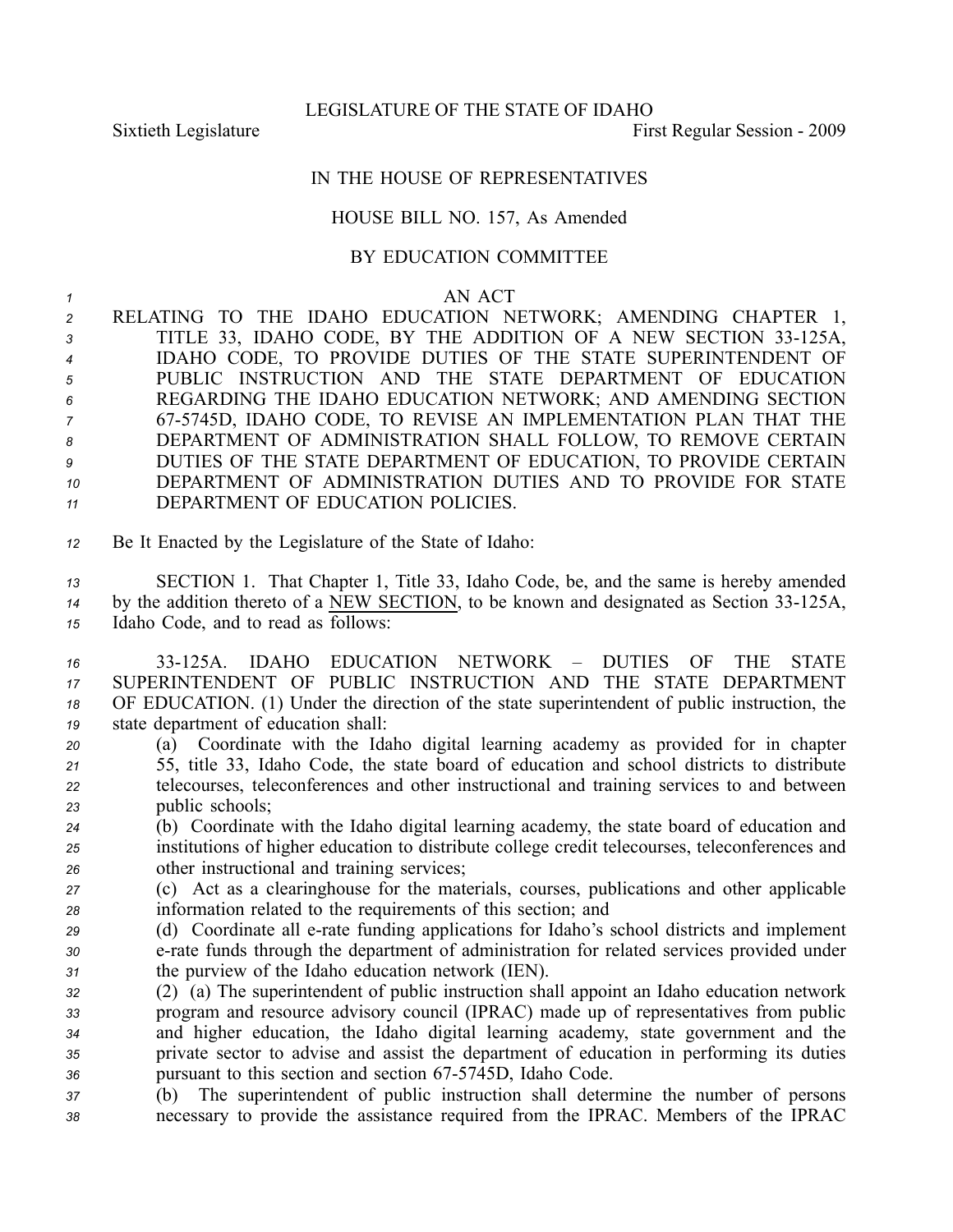shall be selected for their knowledge of education curricula, content, professional training and such other issues that may be essential for the productive delivery of education resources to schools throughout the state utilizing the IEN for the benefit and enhancement of the education system statewide. Persons appointed may be from the public or private sector and shall possess special knowledge in the areas of need for the successful operation and managemen<sup>t</sup> of the IEN.

 (c) The superintendent of public instruction shall, in consultation with the department of administration, establish <sup>a</sup> technical subcommittee of the IPRAC, to be cochaired by the chief information officer of the department of administration, or his designee, and <sup>a</sup> person currently employed in <sup>a</sup> related public or higher education technology function, to advise and assist the department of administration in the technical development and operation of the IEN as required pursuan<sup>t</sup> to section 675745D, Idaho Code. Members of the technical subcommittee shall be selected for their knowledge and experience in the development and technology necessary for the procuremen<sup>t</sup> and/or ongoing operation of <sup>a</sup> network that will enable the delivery of educational materials and resources, as provided in this section and section 67-5745D, Idaho Code.

*<sup>17</sup>* (d) The superintendent of public instruction may establish other subcommittees to *<sup>18</sup>* provide specific assistance to the department of administration or the department of *<sup>19</sup>* education, as may be deemed expedient and necessary for such purpose.

 (e) Membership on the technical or any other subcommittee is not limited to the members of the IPRAC. Members of the IPRAC or any associated subcommittee shall not be compensated for service as such member, but shall receive per diem and travel allowance as provided for state employees, in such amount as is provided for in section 672008, Idaho Code.

*<sup>25</sup>* SECTION 2. That Section 675745D, Idaho Code, be, and the same is hereby amended *<sup>26</sup>* to read as follows:

*<sup>27</sup>* 675745D. IDAHO EDUCATION NETWORK. (1) The legislature finds that:

28 (a) Idaho does not have a statewide coordinated and funded high-bandwidth education *<sup>29</sup>* network;

*<sup>30</sup>* (b) Such <sup>a</sup> network will enable required and advanced courses, concurrent *<sup>31</sup>* enrollment and teacher training to be deliverable to all public high schools through *<sup>32</sup>* an efficientlymanaged statewide infrastructure; and

 (c) Aggregating and leveraging demand at the statewide level will provide overall benefits and efficiencies in the procuremen<sup>t</sup> of telecommunications services, including high-bandwidth connectivity, internet access, purchases of equipment, federal subsidy program expertise and other related services.

 (2) As used in this section, "Idaho Education Network (IEN)" means the coordinated, statewide telecommunications distribution system for distance learning for each public school, 39 including two-way interactive video, data, internet access and other telecommunications services for providing distance learning. The term also includes connections to each institution of higher education and other locations as necessary to facilitate distance education, teacher training and other related services.

*<sup>43</sup>* (3) The department of administration shall provide administrative oversight for IEN.

*<sup>44</sup>* (4) In performing the duties under this section, the department of administration shall *<sup>45</sup>* consider the following goals to ensure that: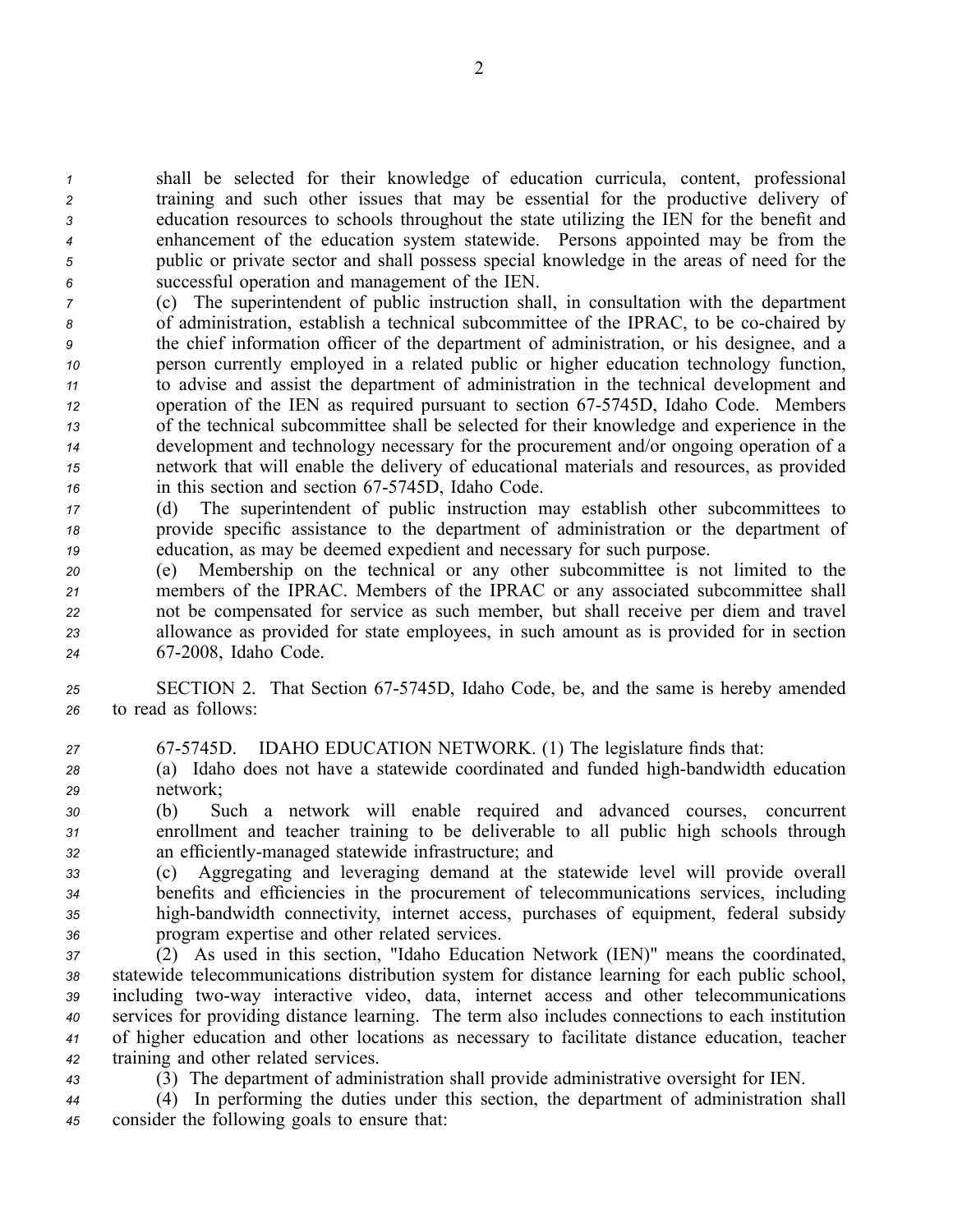(a) Idaho will utilize technology to facilitate comparable access to educational opportunities for all students; (b) Idaho will be <sup>a</sup> leader in the use of technology to deliver advanced high school curricula, concurrent college credit, and ongoing teacher training on an equitable basis throughout the state; and (c) Idaho will leverage its statewide purchasing power for the IEN to promote private sector investment in telecommunications infrastructure that will benefit other technology applications such as telemedicine, telecommuting, telegovernment and economic development. (5) In performing the duties under this section, subject to the availability of funds, the department of administration shall: (a) Coordinate the development, outsourcing and implementation of <sup>a</sup> statewide network for education, which shall include high-bandwidth connectivity, two-way interactive video and internet access, using primarily fiber optic and other high-bandwidth transmission *<sup>15</sup>* media; (b) Consider statewide economic development impacts in the design and implementation of the educational telecommunications infrastructure; (c) Coordinate and suppor<sup>t</sup> the telecommunications needs, other than basic voice communications of public education; (d) Procure high-quality, cost-effective internet access and appropriate interface equipment to public education facilities; (e) Procure telecommunications services and equipment on behalf of public education; (f) Procure and implement technology and equipment for the delivery of distance learning; (g) In conjunction with the state department of education, apply for state and federal funding for technology on behalf of IEN services; (h) Procure telecommunications services and equipment for the IEN through an open and competitive bidding process; (i) Work with the private sector to deliver high-quality, cost-effective services statewide; *<sup>30</sup>* and (j) Cooperate with state and local governmental and educational entities and provide leadership and consulting for telecommunications for education. (6) The department of administration shall follow an implementation plan that: (a) In the first phase, will connect each public high school with <sup>a</sup> scalable, high-bandwidth connection, including connections to each institution of higher education and the Idaho digital learning academy as provided for in chapter 55, title 33, Idaho Code, as necessary, thereby allowing any location on IEN to share educational resources with any other location; (b) Upon completion of the first phase, shall provide that each public high school will be served with high-bandwidth connectivity, internet access and equipment in at least one (1) 41 two-way interactive video classroom; and (c) In subsequent phases, will evaluate and make recommendations to the legislature for: (i) Connectivity to each elementary and middle school; (ii) The addition of libraries to the IEN; and (iii) The migration of state agency locations from current technology and services.